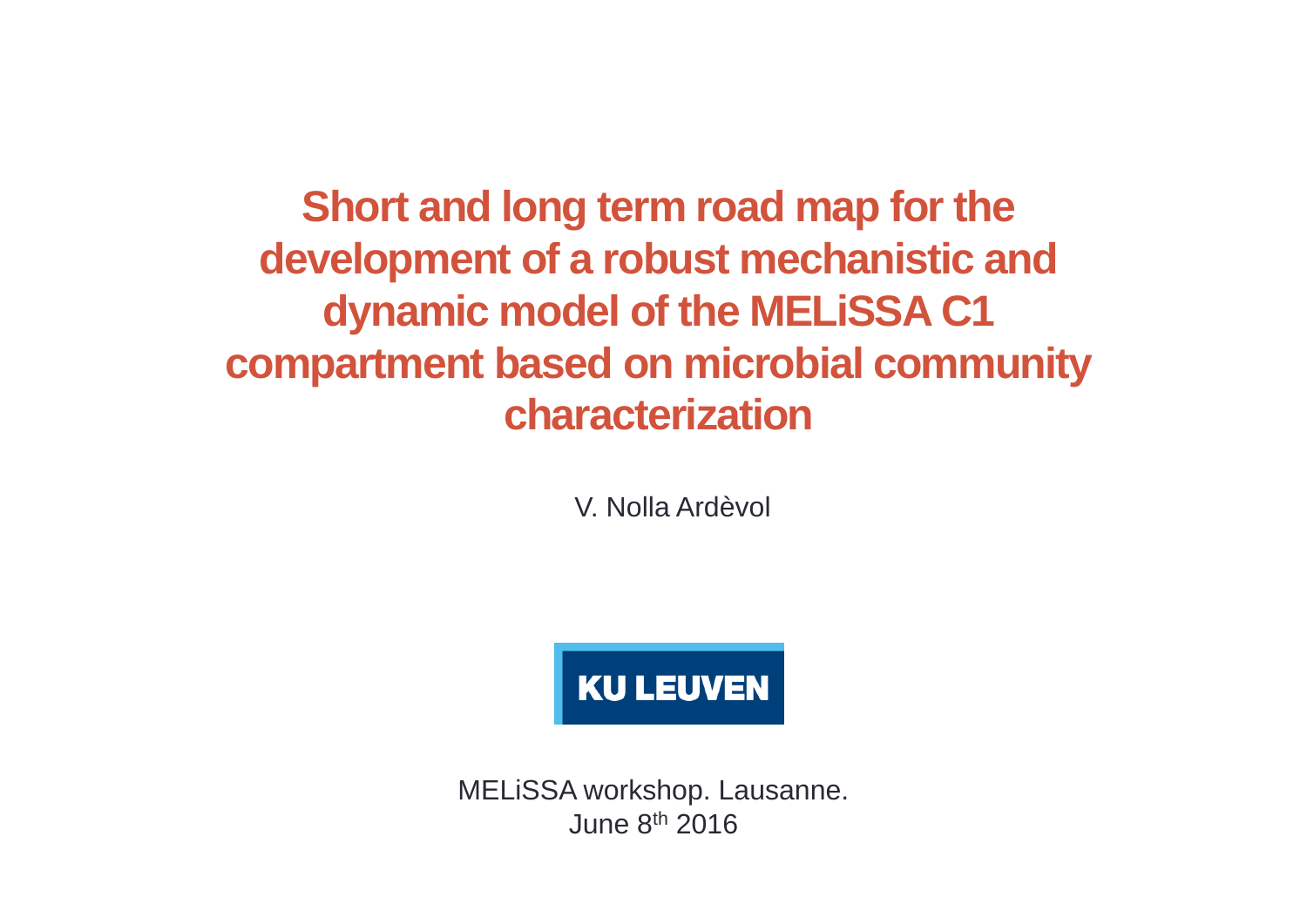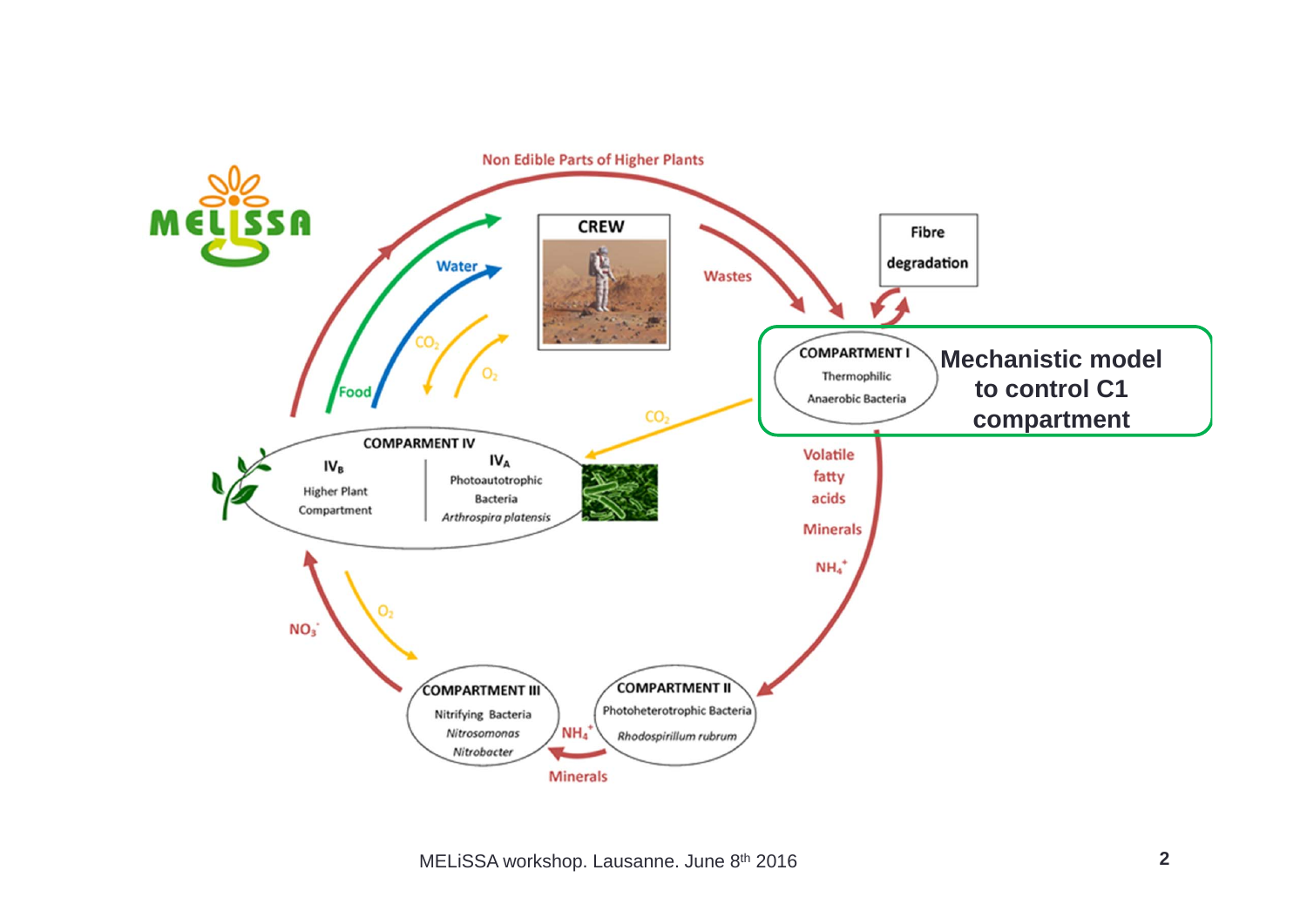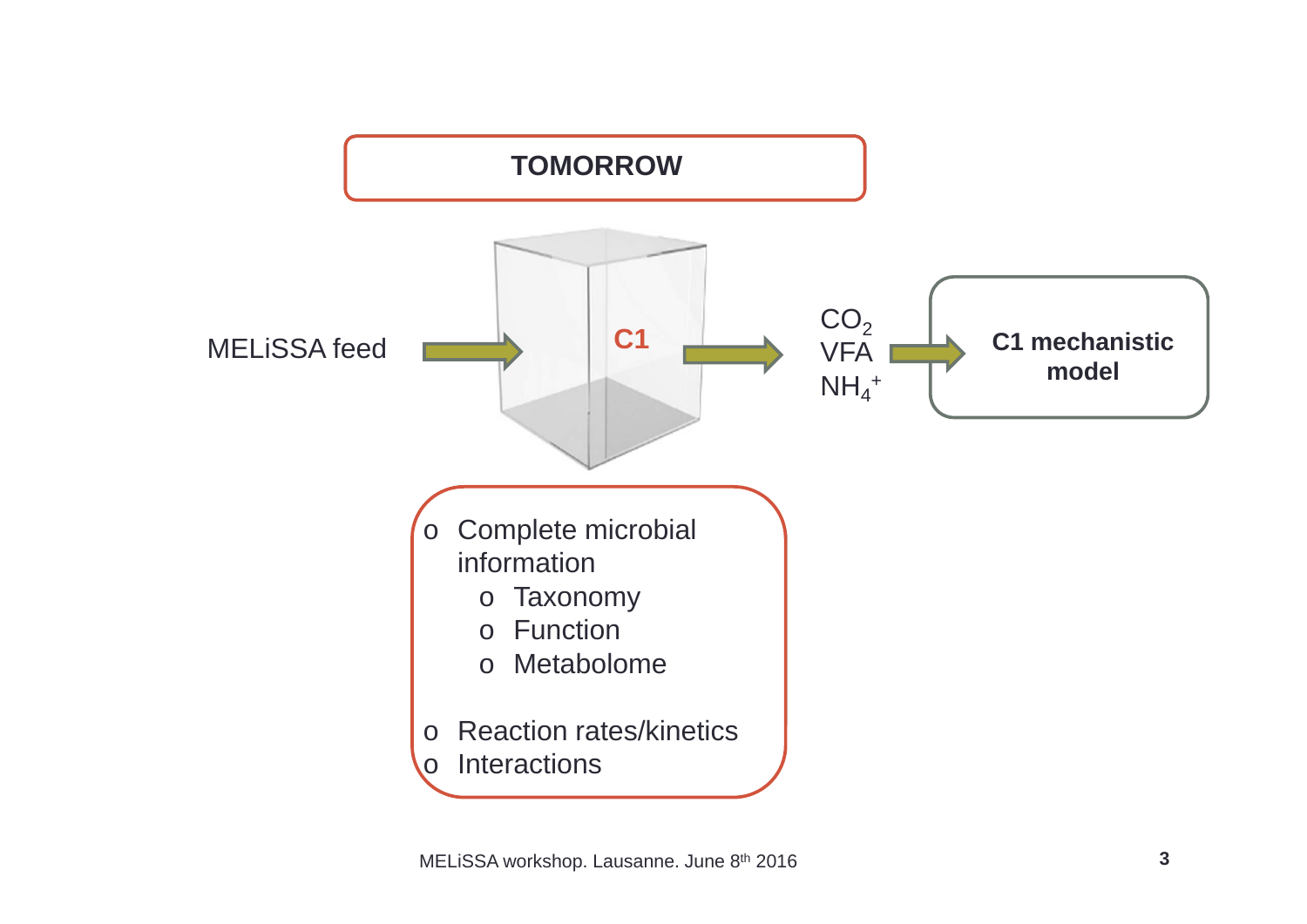

**of C1 community**

- **Deep Knowledge / understanding of C1 microbial community**
- **Correct experimental design / approach**
- **Which tools/techniques to use**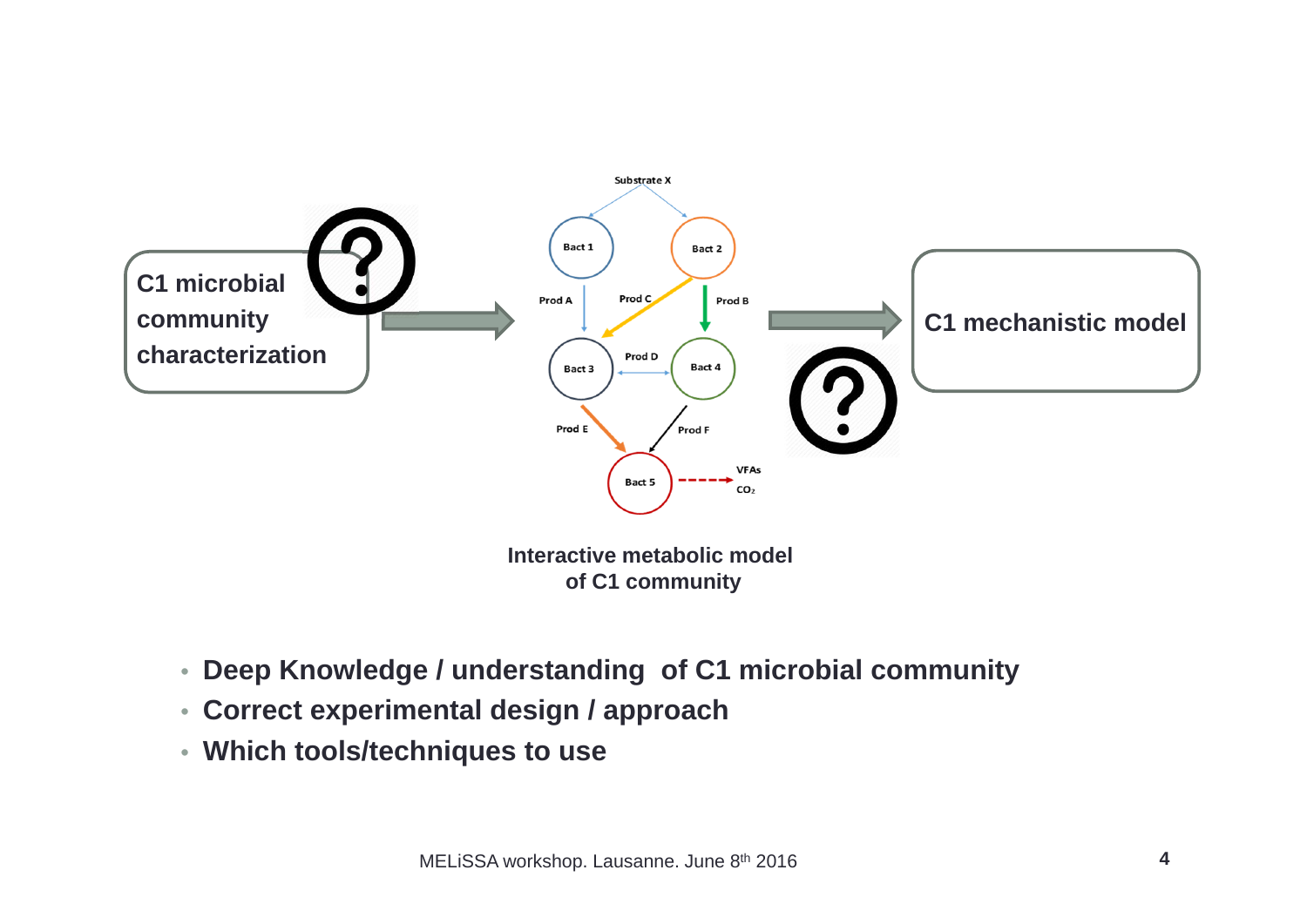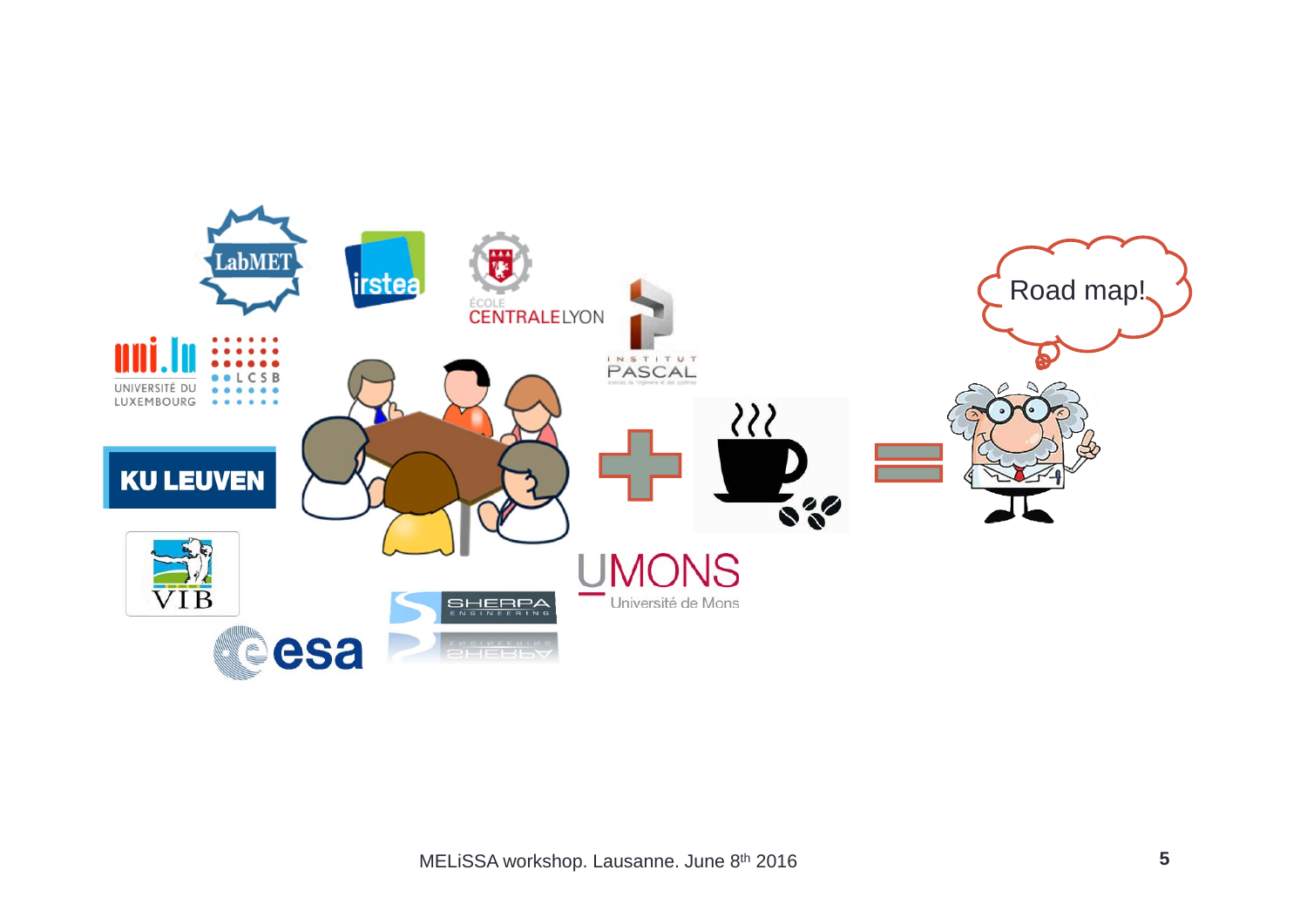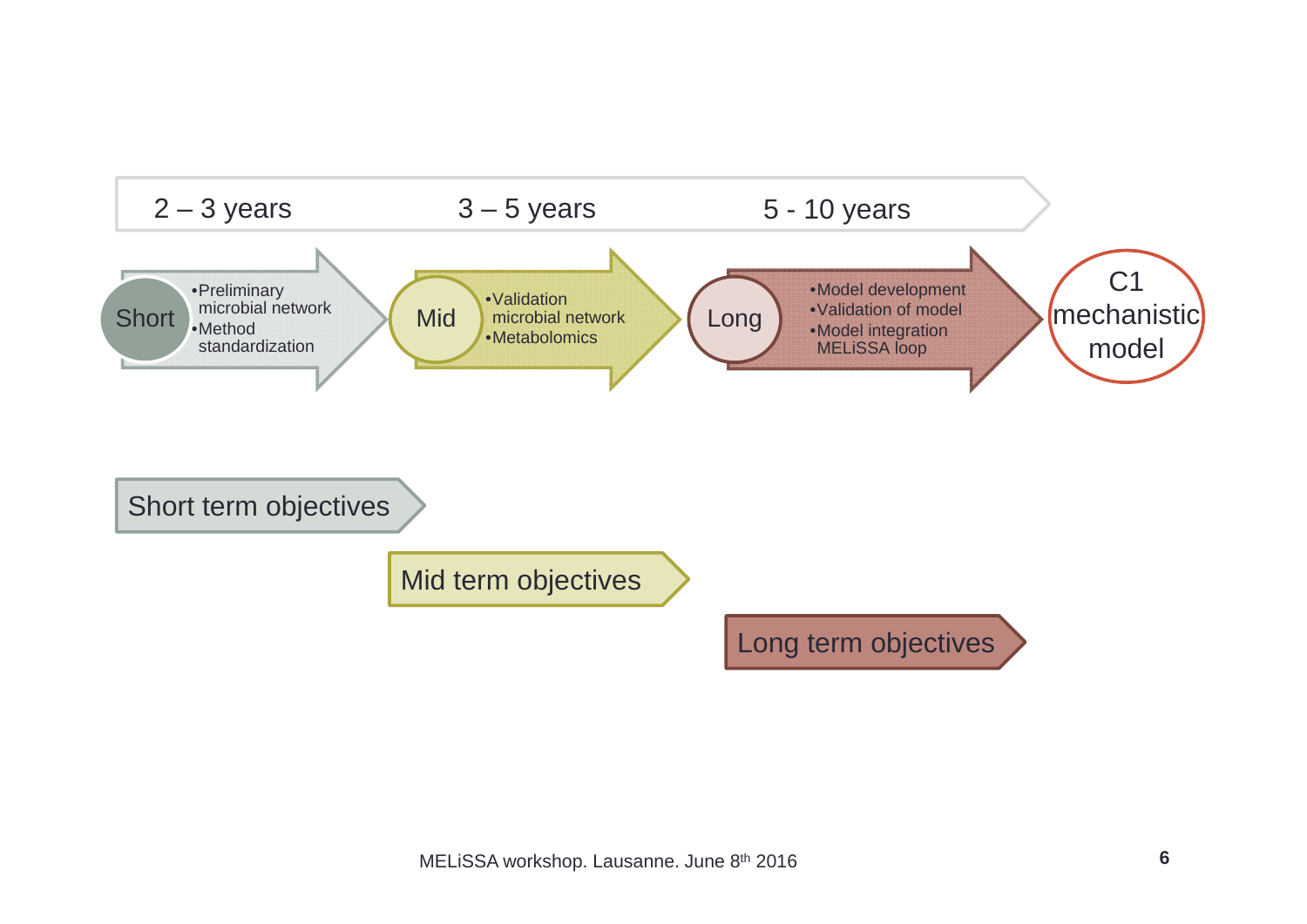

- Preliminary microbial network and microbial interactions based on a stable and well-functioning microbial community.
- Identification of crucial bacterial species and biomolecular makers involved in correct functioning of C1.



C1 model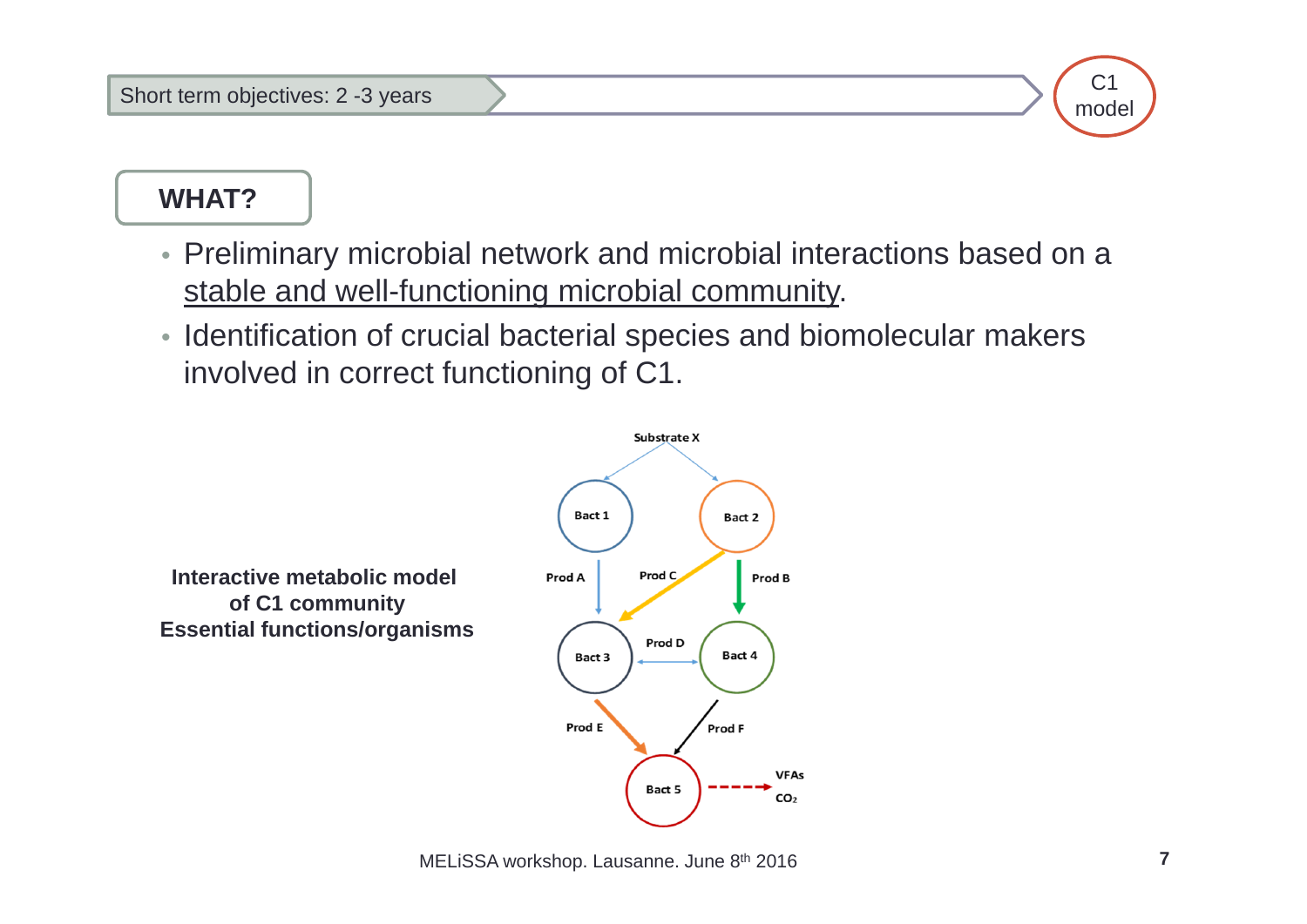$C<sub>1</sub>$ model

**HOW?**

- Standardization of analysis methods for omics:
	- DNA, RNA, protein extraction
	- Bioinformatic analysis
- Time point study
- Meta-omics (DNA; RNA; Proteins)
	- Determination of what is "stable/constant" (in time) community composition.
		- **❖ 16S targeted amplicon**
		- Metagenomics
	- Determination of what is "stable/constant" (in time) functionality of microbial community.
		- Metatranscriptomics
		- Metaproteomics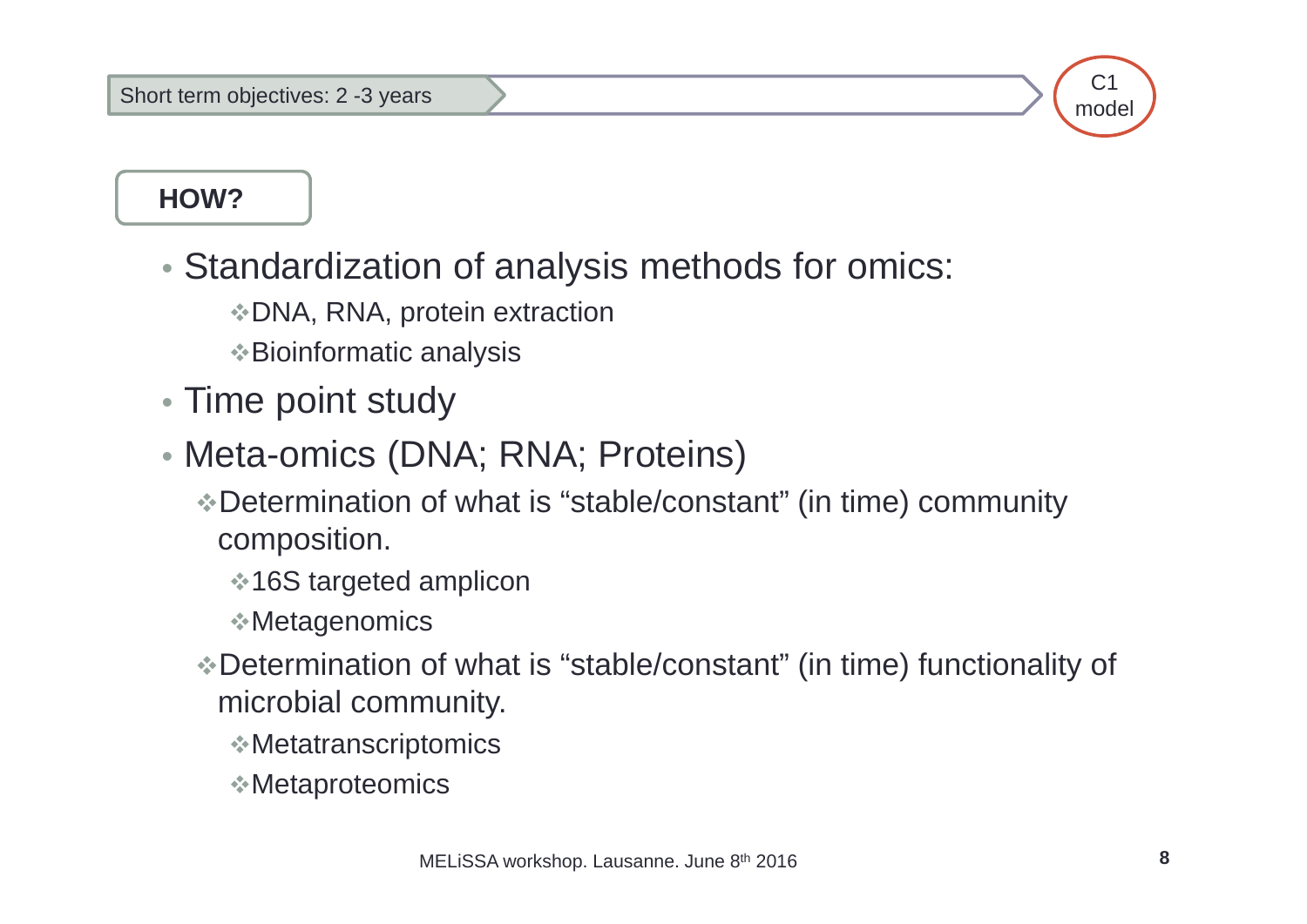### **WHAT?**

- Validation of microbial network proposed in short term phase.
- Study the crucial bacterial species/functions:
	- Individual species/functions
	- Selected microbial groups/functions
- Relevant perturbations to the C1 system to be able to identify differences in:
	- variations in active microbial community composition.
	- variations in the functions of the active microbial community.
- Begin with
	- Metabolomic analysis of C1 microbial community.
	- Flux analysis of selected metabolites

 $C<sub>1</sub>$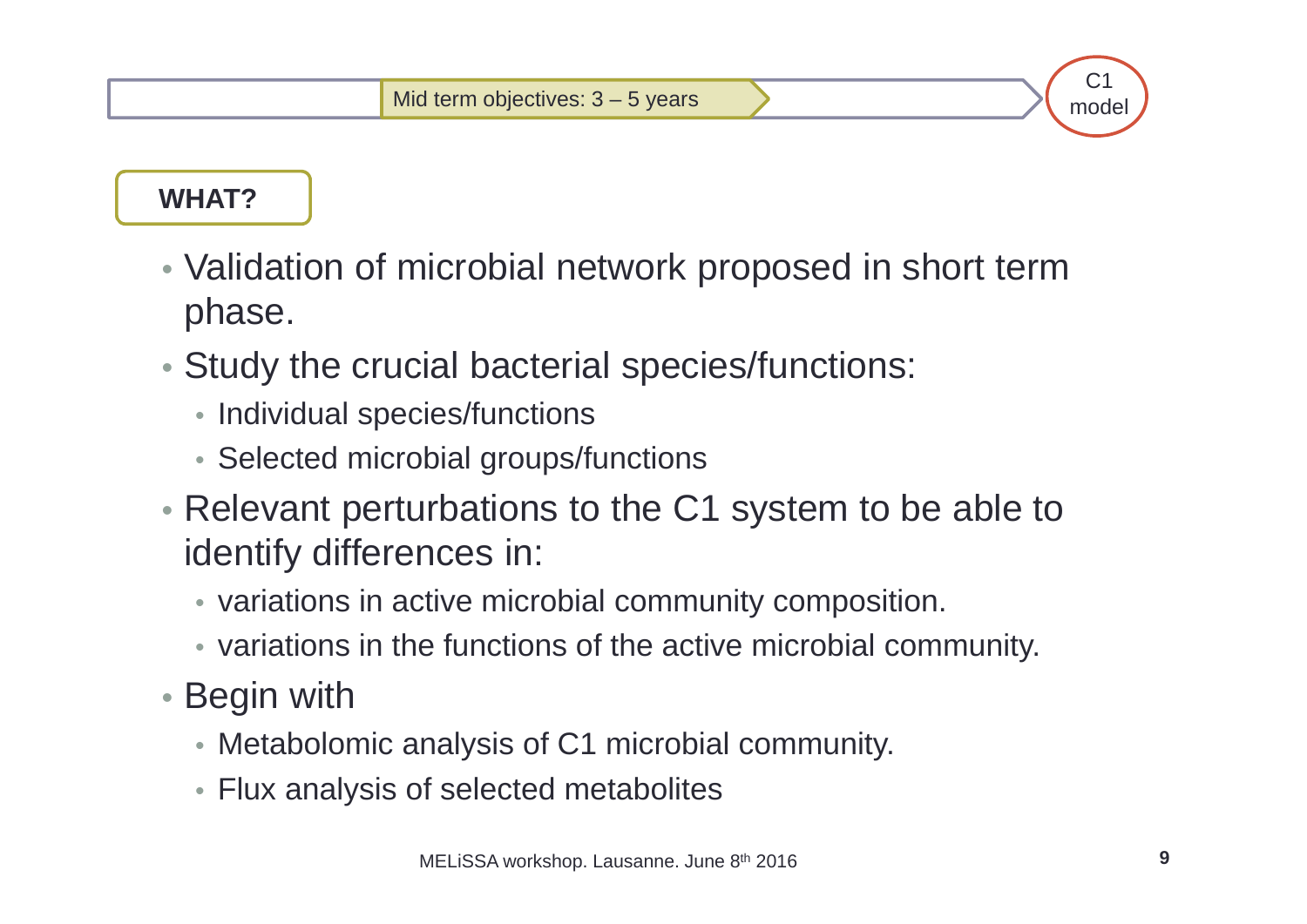**Network validation - HOW?**

- SIP with different and relevant substrates to validate the microbial network.
- Identify/validate the crucial species/functions.





**10**

 $C<sub>1</sub>$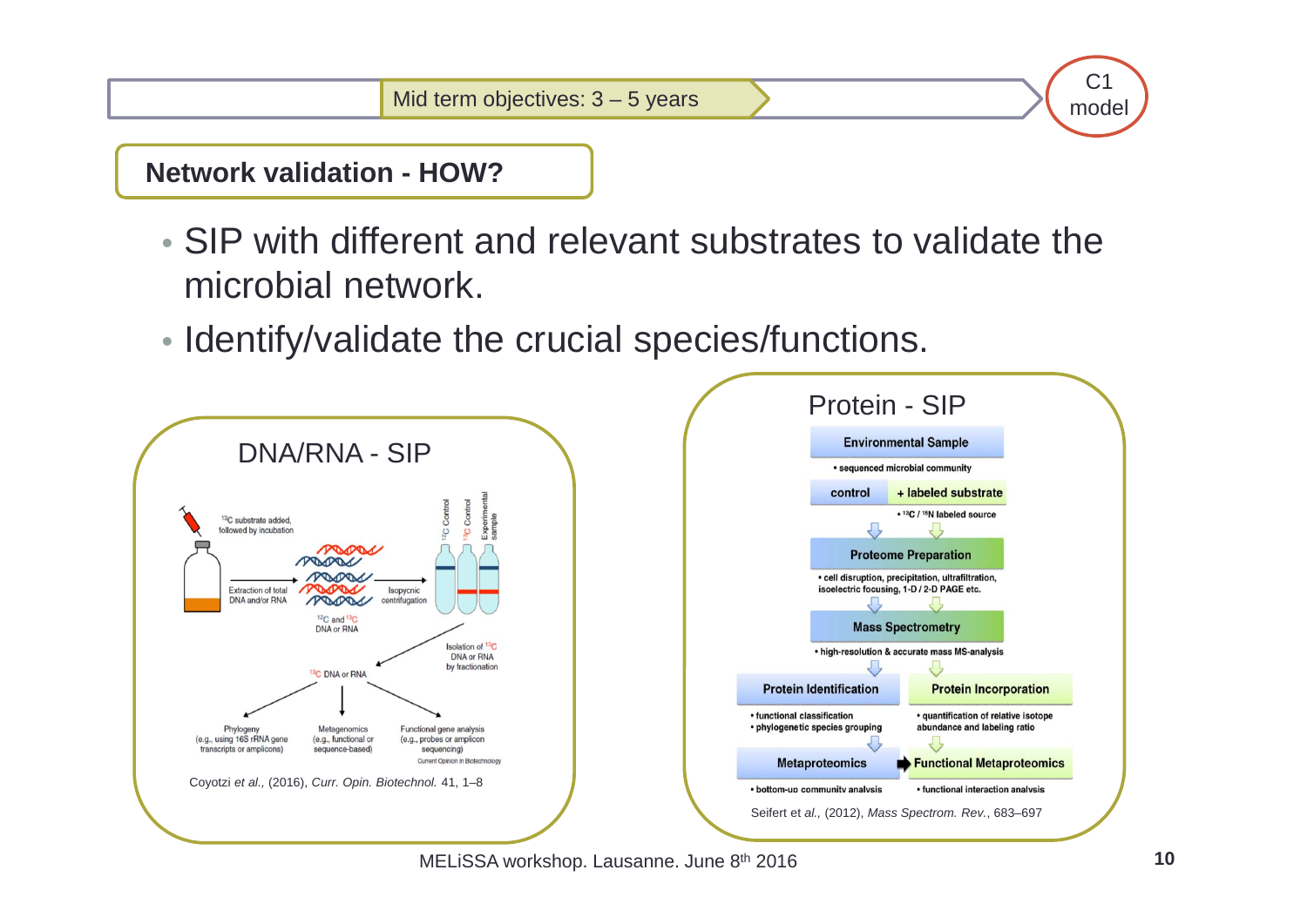Mid term objectives:  $3 - 5$  years

**11** $C<sub>1</sub>$ model

**Single cells / specific populations/functions - HOW?**

• Separation by magnetic nanoparticles and similar.

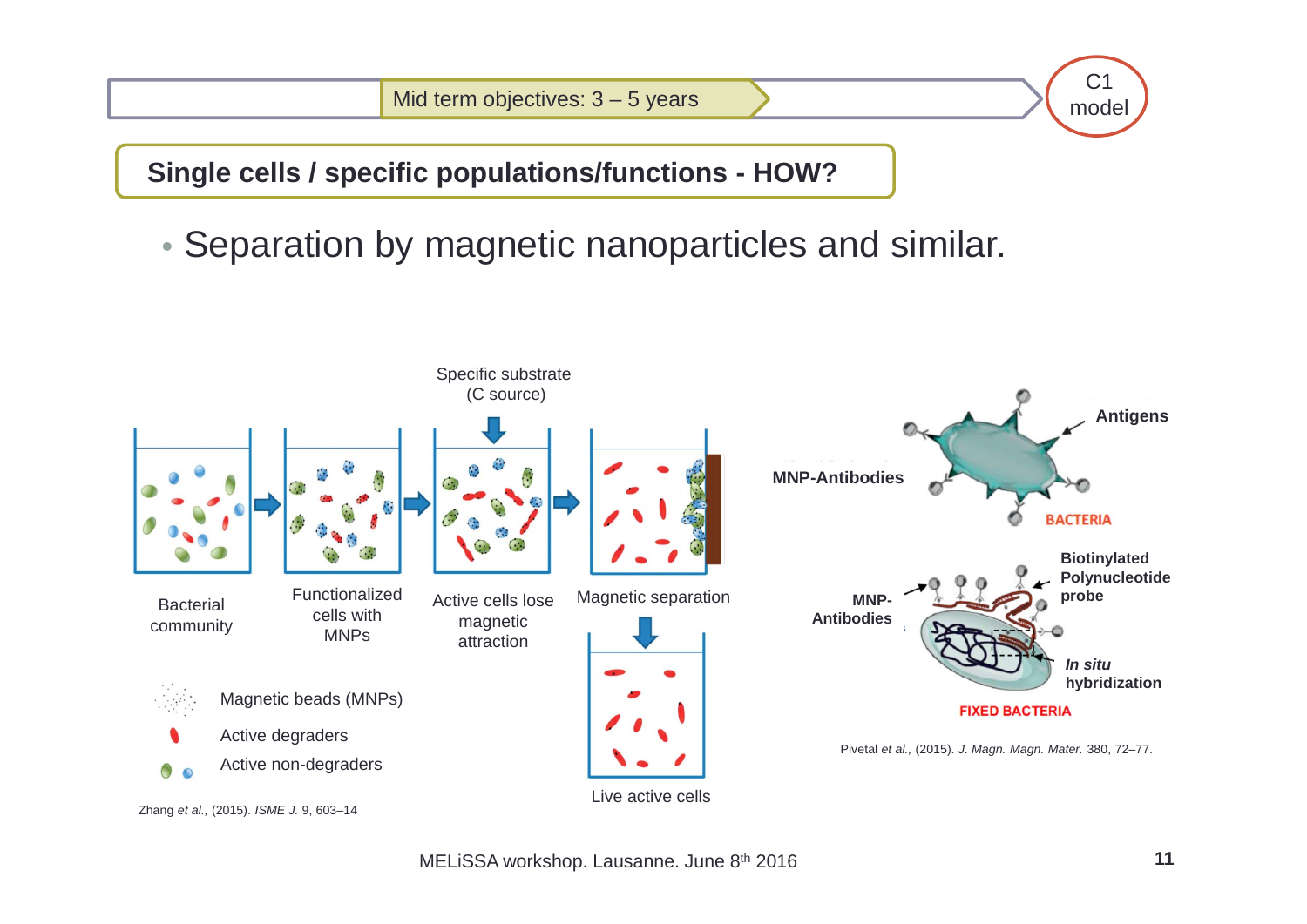$C<sub>1</sub>$ model

**12**

### **Single cells - HOW?**

- Sequencing of:
	- Single cell of relevant bacteria.
	- Metagenomic selected bacterial populations.
- New sequencing technologies:



Schneider & Dekker (2012). *Nat. Biotechnol.* 30, 326–328.



- Av read length > 10 kb
- N50 read lengths > 20 kb
- Read lengths up to 60 kb



- Av read length > 2 kb
- •Read lengths up to 30 kb
- •Real time results

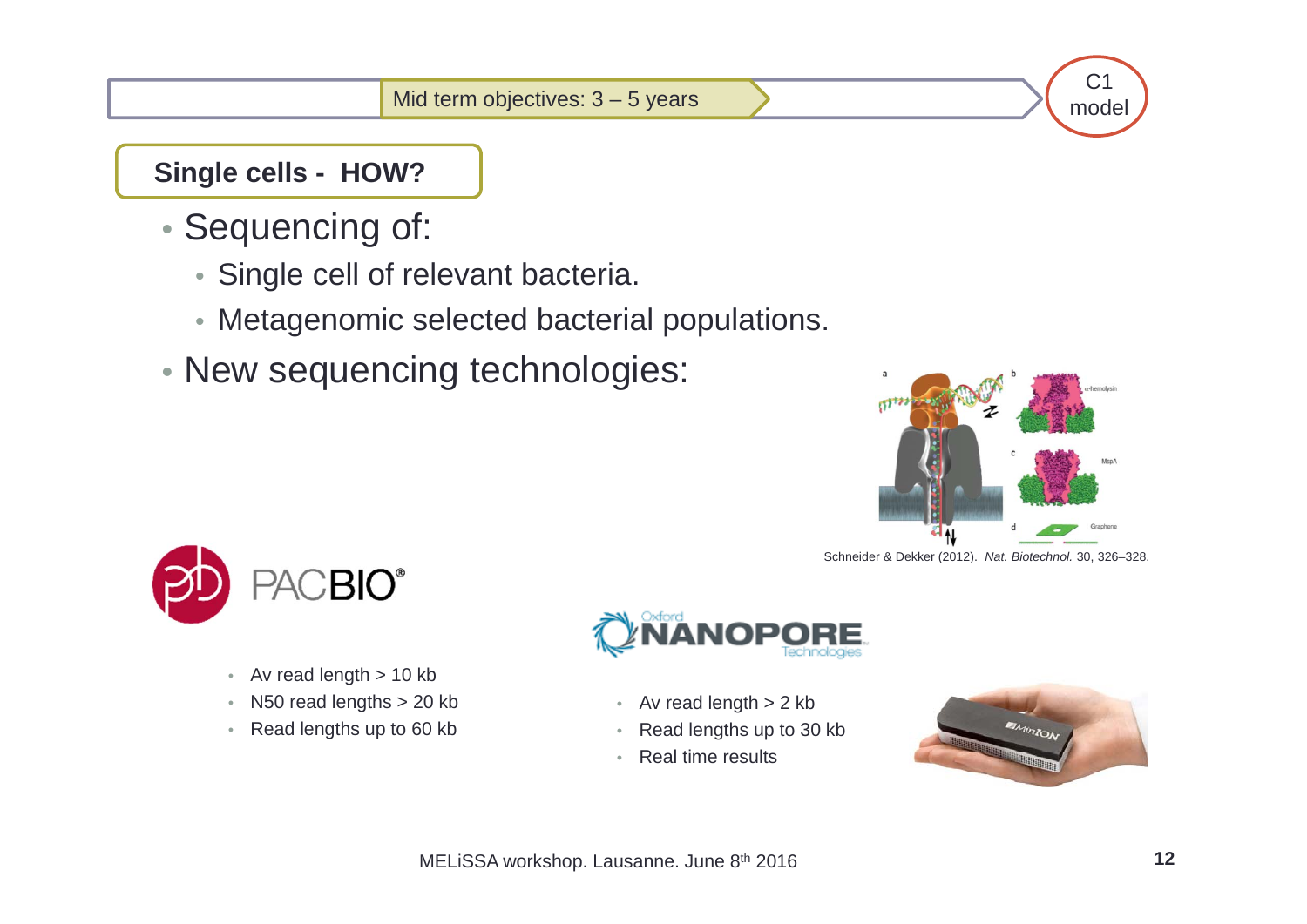**13**

 $C<sub>1</sub>$ model

#### **WHAT?**

- Kinetics of selected bacteria/functions.
- Kinetics of entire C1 microbial community.
- Metabolic network of the C1 microbial community.
- Integrate information for model development.
- Development technologies/assays to follow, monitor and quantify the crucial selected species, functions or biomolecular markers.
- Validation of final proposed mechanistic model.
- Integration of C1 model in entire MELiSSA loop.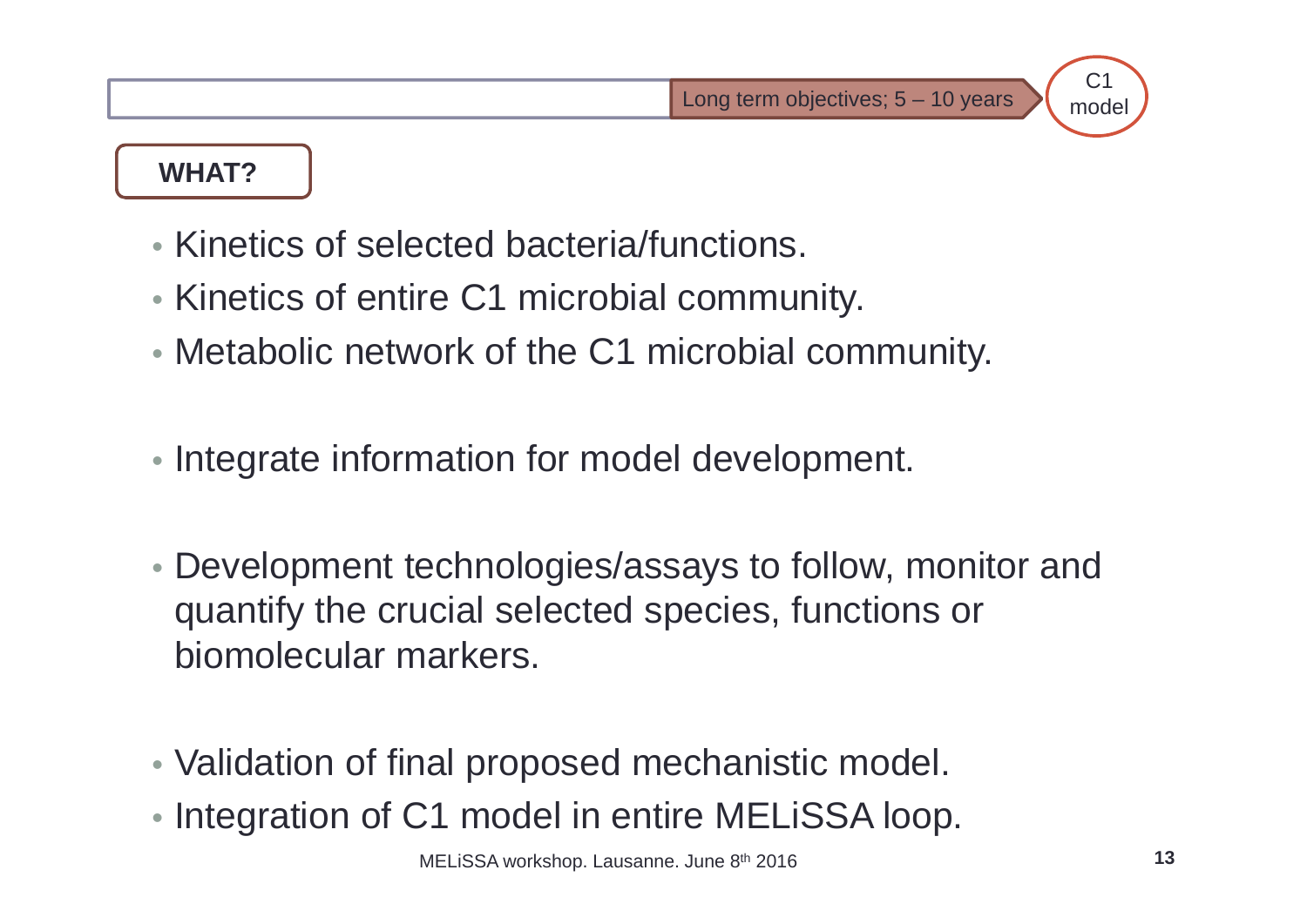

- Kinetics/ metabolomics of:
	- Selected bacterial populations/functions
	- Single cell
- Model validation with:
	- C1 perturbations/changes.
	- MELiSSA loop perturbations/changes.



- "Miniaturized" single cell omics
- Real-time single cell/community omics
- •Real-time metabolomics



**14**

 $C<sub>1</sub>$ model

**NANOPORE**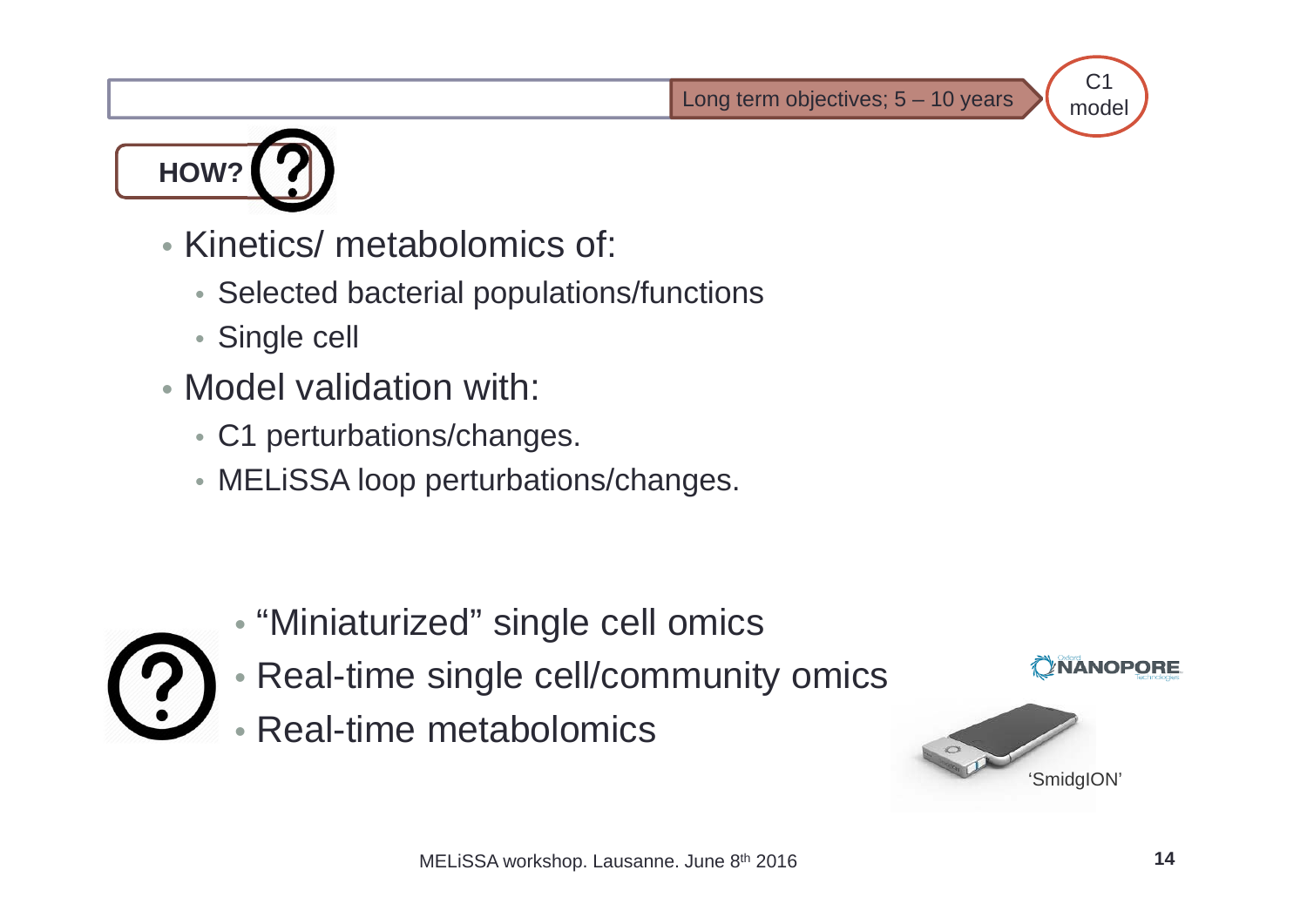# **Summary**